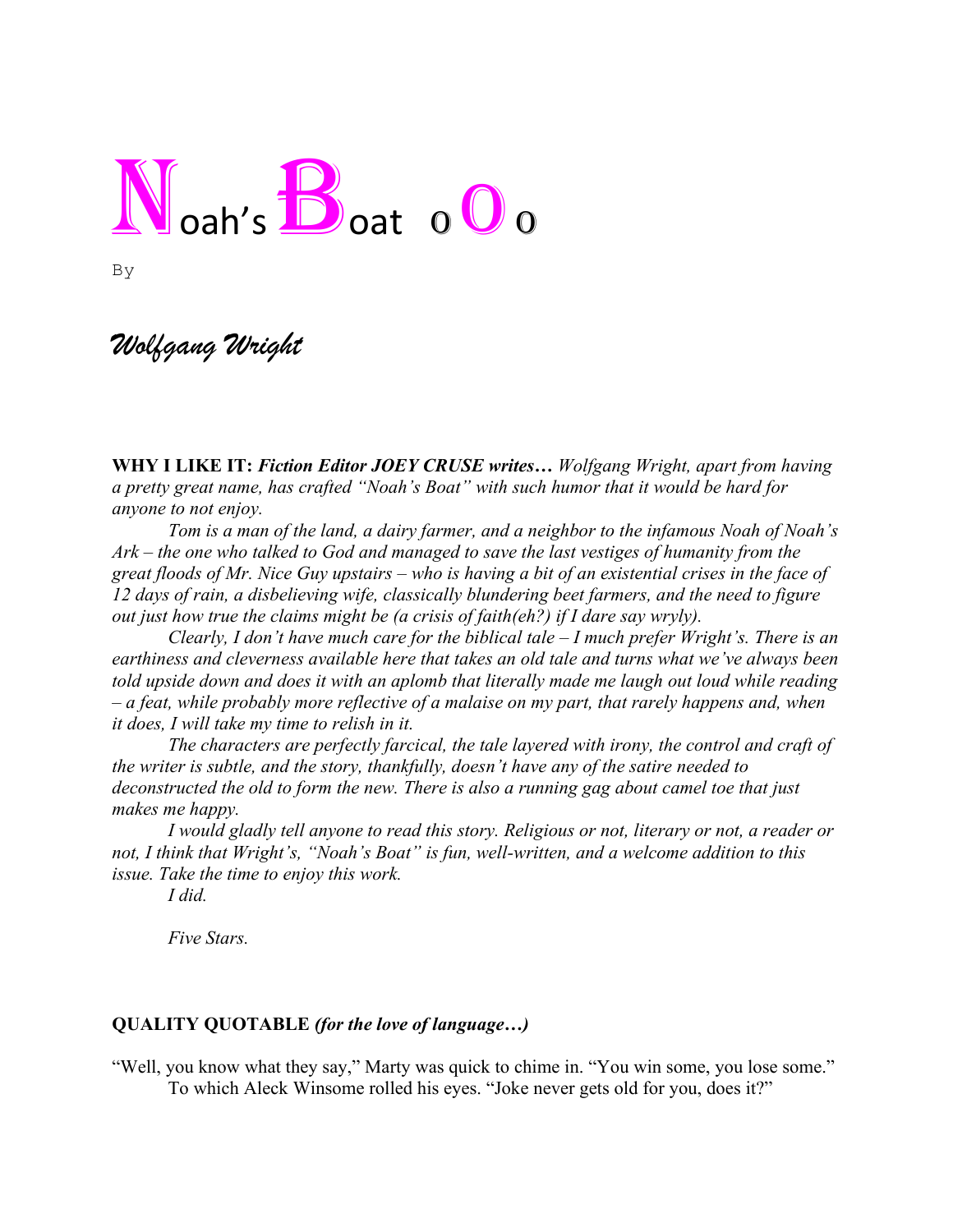"Nope," Marty said, shaking his head with pleasure, "sure don't."

"Seems odd he'd begrudge you the details though," Jack pondered, angling his words toward Tom, "what with how excited he's been about the whole affair. What's the deal, he got something against you? You stiff him on his wages when he was working for you?"

Tom huffed. "I paid him what he earned," though he was relieved that none of them had gotten a whiff of what Noah's silence had really been about, because the last thing he wanted was for a bunch of crop suckers to think that the looniest man in the country had a high opinion of him, or at least used to. And to keep them off the scent, he added, "Which wasn't much."

Jack snorted, and Marty and Aleck followed suit. Then Marty patted Tom on the back.

"What do you say, Tom? We were thinking about heading on down to the whorehouse and getting ourselves some camel toe, if you catch my drift."

Aleck gave Marty a shove, nearly knocking him over with the force of it. "You kind of gave it away when you said whorehouse, bozo."

## **Noah's Boat**

It had been raining for twelve days straight when Tom Butters the dairy farmer turned to his wife at dinner and said, "Say, Marge, you think there's somethin' in it, what Noah was saying the other night?"

A stout, bosomy woman, Marge looked up from her cheese casserole like a goat had just wandered in from the barn and kicked her in the backside. "Noah Kowalski?" she asked. "When did you run into him?"

Tom knew she wasn't used to him speaking over dinner. Usually when he came home after a long day of squeezing teats he'd slap on a feed bag and eat until he burped, then he'd retire to the living room and watch their three daughters put on a play with nary a word passing through his lips. Usually, he didn't start speaking until he knew Marge a couple of times in the bedroom—although after that, it was hard to shut him up. And perhaps that's how he should have handled it this time as well—he should have waited until the two of them were alone, so as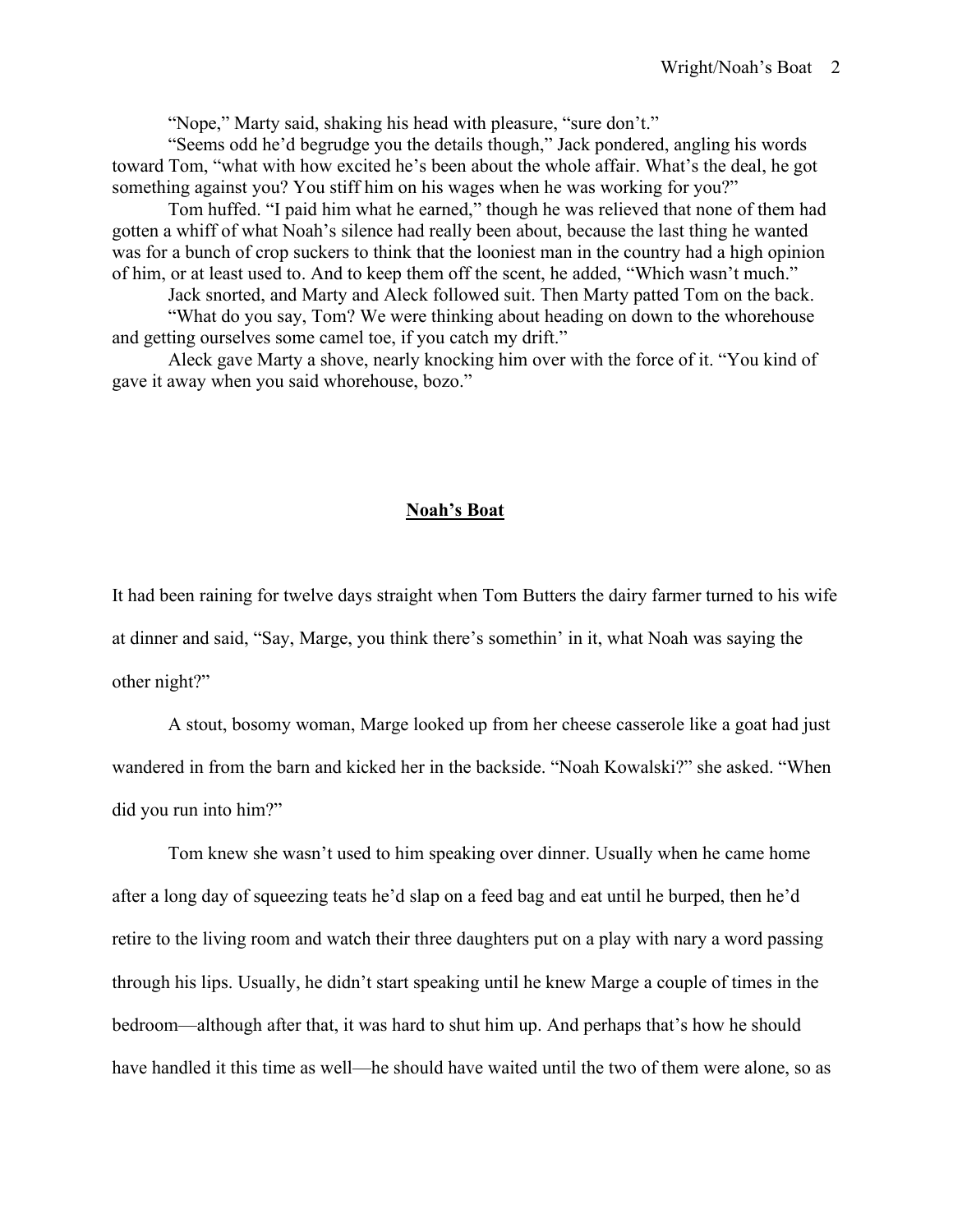not to bicker in front of the girls. But sometimes, when you've got an itch, it's hard not to scratch it.

"Nah," he said, "Noah Weinstein," and he flitted a look across the table at Abigail, their youngest, whom he'd caught more than once stealing words with Japheth, one of Noah's boys. "You think what he said the other night, at the community center, about the rain and all, that there was somethin' in it? You know, about how it's gonna rain for forty days and forty nights, till the whole world's covered in water and we're all drownin' in it, except for him and whoever he's taking with him on that giant boat he's building."

His wife wrinkled her nose. She'd never cared much for Noah, and she wasn't afraid to show it—or, for that matter, put it into words. "Please, Noah Weinstein ain't never made a morsel of sense in his whole life. Never learned how to do nothing neither, least not in no competent way. Don't tell me you've forgotten last summer already."

"No, Marge."

"When you had him helping you put up that new fence?"

"I remember, Marge."

"And do you remember what you called him?"

"Yes, Marge."

"Jack of no trades you called him. More than once you said it." Shaking her head, Marge threw her own look toward Abigail, who by now was showing her butterscotch pudding a lot of undue concern. "Not to mention his work ethic. Up by noon, tired by four. And what did he do the rest of the day? Remember? He sat around and read those scriptures of his, and preached from them, too, telling us all the ways we're supposed to be good, like he of all people knows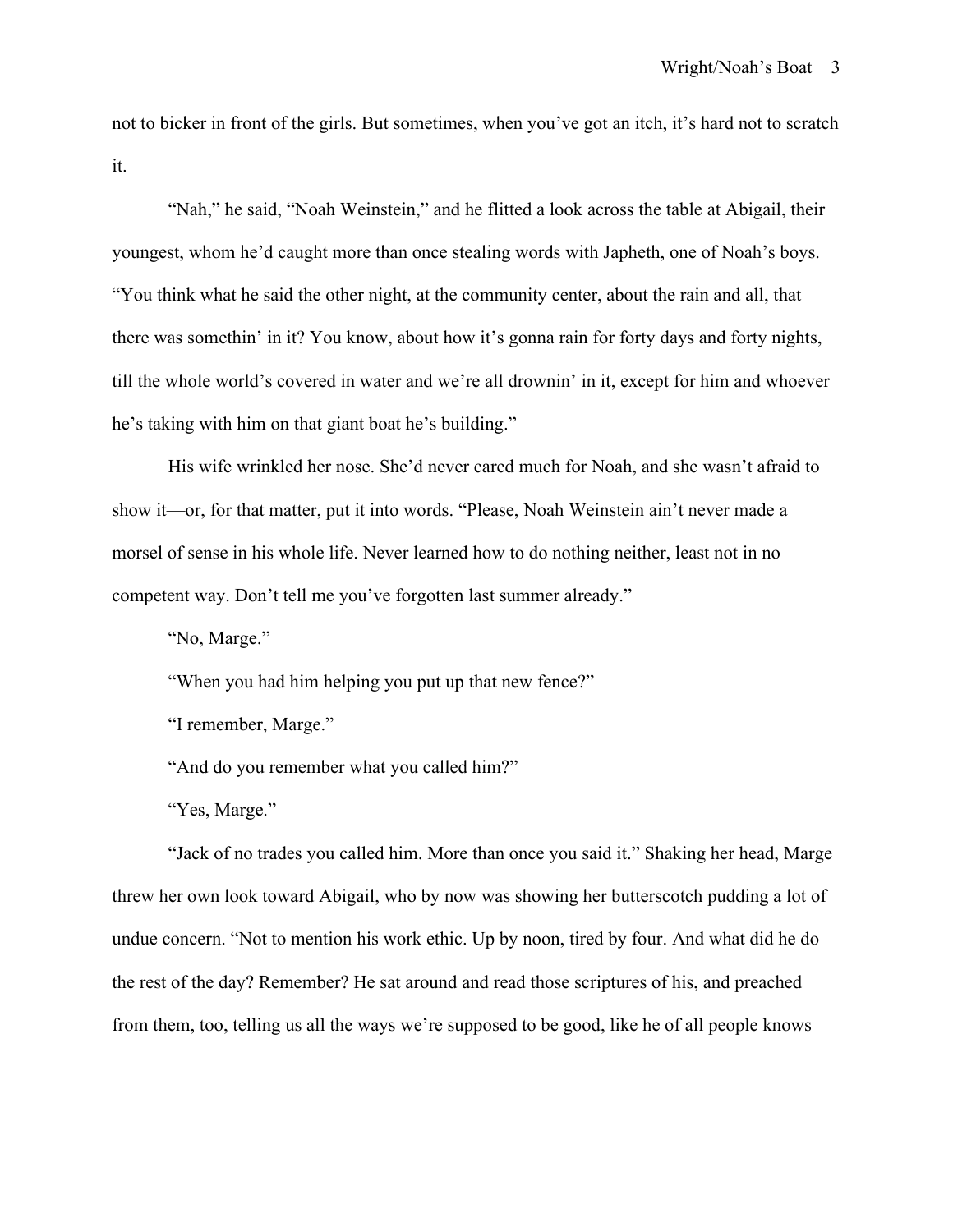what's good—*him*. And where'd he hear about all this rain he's predictin'? Do you remember that?"

"Yes, Marge, I remember."

"From God, he said. He said he heard it from God." Marge shook her head again. "Honestly."

"But you have to admit, it has been raining a lot lately. More than usual, I'd say. Fact, I can't remember a time when it's rained for more than what—six, maybe seven days straight?" and he gazed out the window at the darkness and wet. "And from the looks of it, it's not gonna stop."

"So what are you sayin', Tom? Are you sayin' we oughta change our ways 'cause Noah Weinstein says so?" His wife laughed, then reached for the sour cream. "I'll tell you what. Why don't tomorrow instead of milking your cows, you grab your hammer and go on over to his place and help him finish up his boat? Why not instead of doing what you're supposed to to provide for this family, why don't you go and do that instead?"

Tom frowned. What with him not used to speaking like this, and everything he was saying falling on deaf ears, he felt like a new calf in a crowded barn. "Well," he said after a time, "if your gonna get all upset about it, maybe I will!"

"Eat your supper."

\* \* \*

Of course, Marge was right. Of all the people whom God might have chosen to speak to on this earth, Noah Weinstein seemed like an unusual choice. After all, this was the same man who just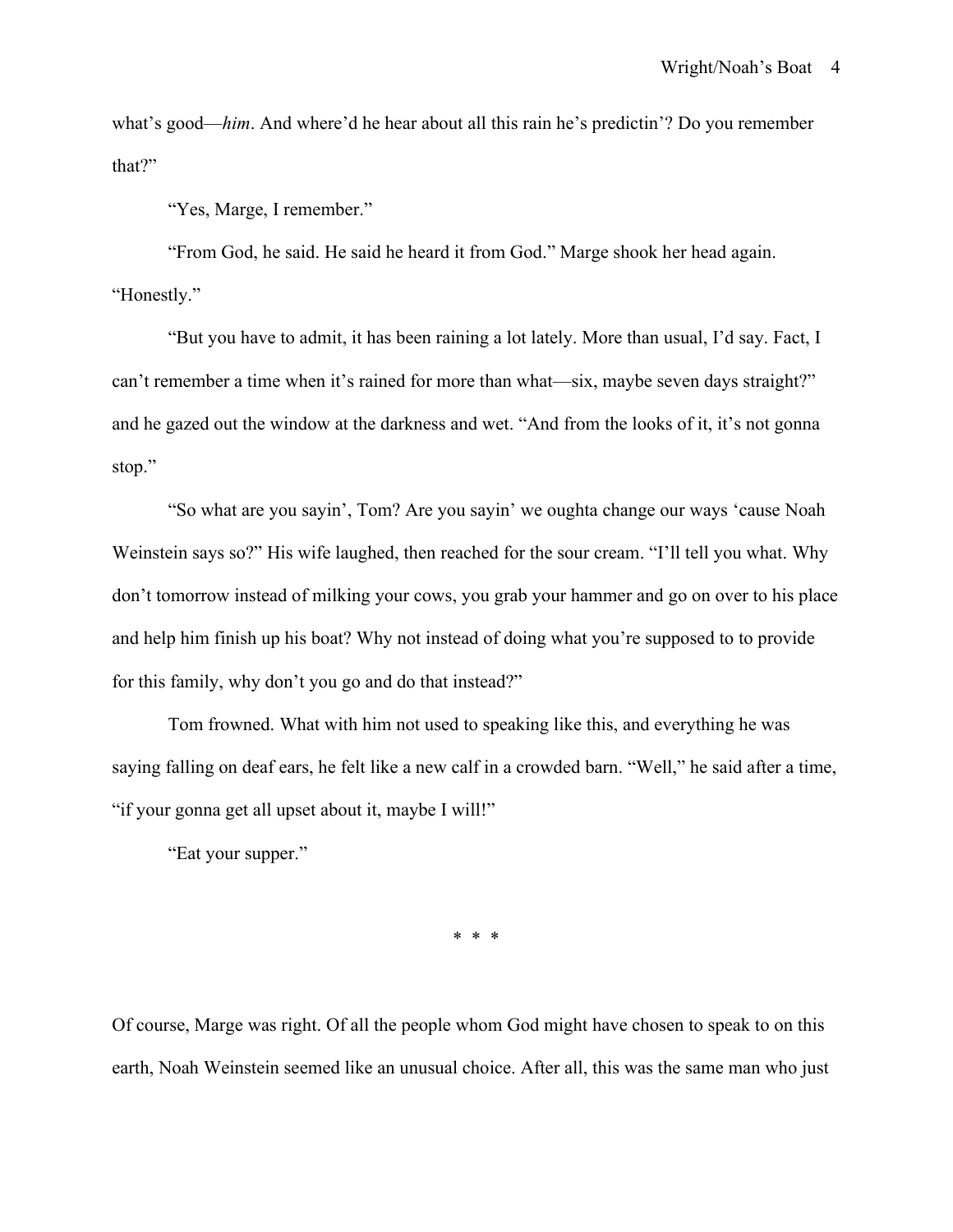last winter had tried to run a string in and out of every home in the region, claiming he was going to revolutionize the way people talked to each other, when in reality all he wound up doing was tangling everything up so badly that they had to get Simon Buck the sheep shearer to come down and cut it all loose. And now this. Now he was building a boat, a boat so big he damn near went and chopped down a whole forest for the wood to build it with. And to make matters worse, he had his boys running all over creation trying to scrounge up every kind of wild animal there was, two of each kind, so that after the flood waters receded the couples could procreate and keep their respective species alive. It was crazy no matter how you looked at it. So if Noah was really hearing voices, there was little chance they were coming from God; no, the safe money was on they were coming from his own demented head.

Still, the next morning Tom put on his galoshes and waded on down to the valley to see how things were coming along. He knew he wouldn't be the only one, because in this kind of weather there wasn't much else to do to pass the time except to poke fun of your neighbors, and sure enough, as soon as he got over the hill he spotted Jack Olafson, Marty Plowers, and Aleck Winsome, a trio of beet farmers whose fields had been plumb washed out.

"Tom!" they all shouted at him from the fence they were leaning on. "Tom, get your raw hide over here!"

"Jack. Marty. Aleck," Tom said, tipping his hat to them. He shook their hands one by one, then dropped his forearms onto the fence and did some leaning himself.

"What brings you down here, Tom?" Aleck asked after spitting some chaw into the pool of water around their feet.

"Same reason as you, I reckon," Tom replied, watching the chaw as it floated away, though soon enough he turned his attention to the boat, which had grown a few extra stories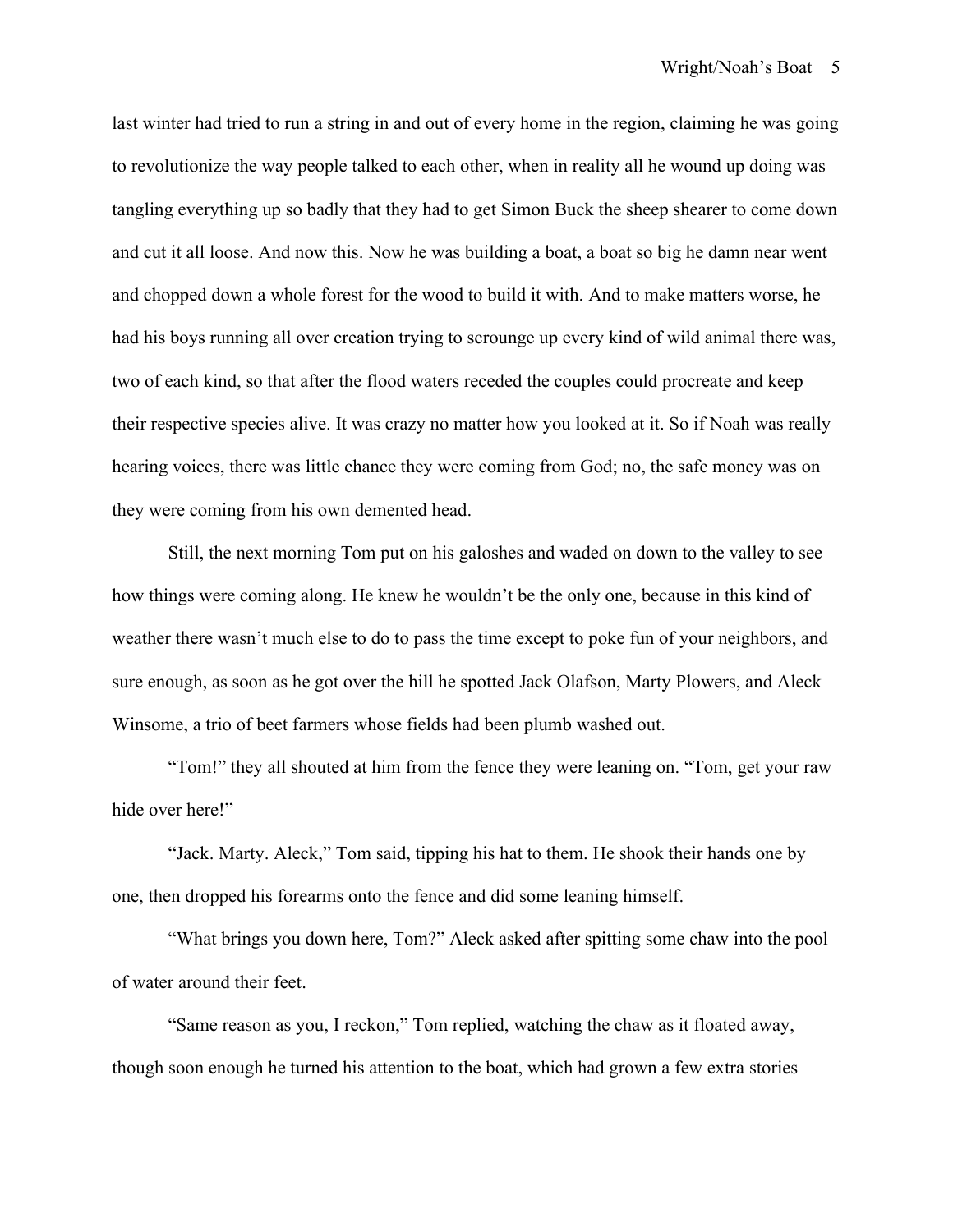since the last time he'd seen it, so that, from where he was standing, less than a hundred cubits away, it looked downright mountainous. "What's the latest? He about done with her?"

Jack—tall, handsome, and the cleverest of the three (though that was hardly singing his praises)—suddenly brayed like a mule with sprinkle up its nose. "He's working on puttin' in some cages," he said.

"Cages? Oh, for the animals."

The three beet farmers all looked at each other, and then at him.

"You knew about them?" Marty asked. He had a high voice, like a boy in the throes of puberty, though his beard was as long as the rest of them.

"Japheth wandered by the other day with a giraffe," Tom answered, maintaining his gaze on the boat. "I was worried he might be bringing it to Abigail as a gift, so I cut him off and told him she don't need no giraffe, and that's when he told me what it was for."

"Still, it's a bigger hoot hearing it straight from the horse's mouth," Jack said, and he cupped his meaty, weather-worn hands around his own pair of lips. "Hey, Noah!" he bellowed. "Noah, come on out here and tell Tom Butters what you're up to!"

Marty and Aleck chuckled, anticipating what was to come.

A moment later, the man they were wanting to see came out onto the main deck of the boat, sky high above the world, and peered over the edge.

"Noah," Jack bellowed again, "Noah, tell Tom about the cages your buildin', about what you're intending to use them for."

With nothing to be gained by it, Noah ignored the request, and seemed to look down at Tom and Tom alone. Because of the distance between them, to say nothing of the rain coming down, it was hard to tell for sure, but Tom got the impression that Noah was surprised to see him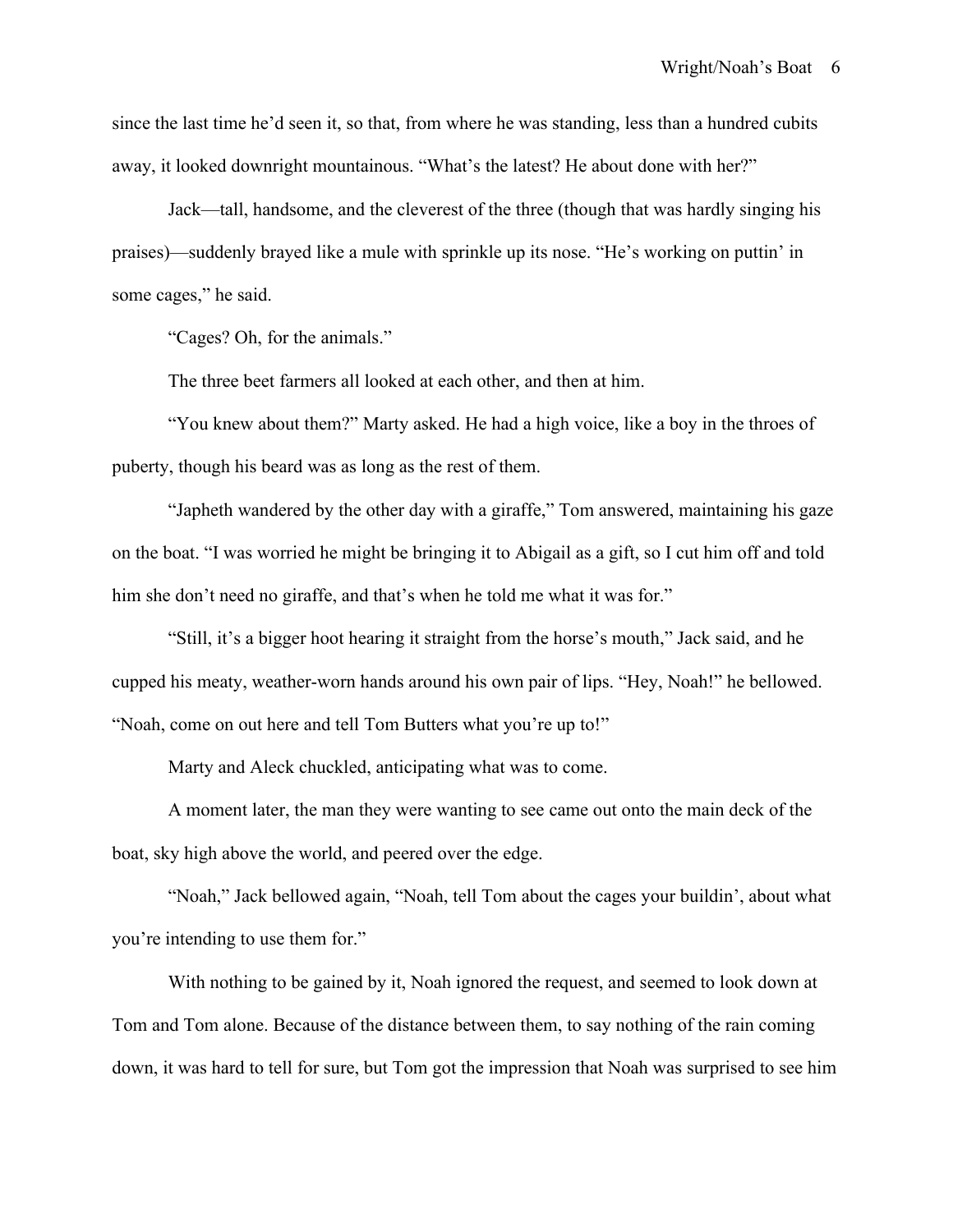there with the others, as if he'd thought better of him, assumed he'd be unwilling to roll around in the mud like an ordinary hog. And truth be told, Tom was a little embarrassed about it himself, and he lowered his head enough so that the brow of his hat hid his eyes from Noah's view. But he could still make out the hull of the boat.

"Aw, now he's gone," Aleck grumbled, and stomped the water beneath his foot.

"Well, you know what they say," Marty was quick to chime in. "You win some, you lose some."

To which Aleck Winsome rolled his eyes. "Joke never gets old for you, does it?"

"Nope," Marty said, shaking his head with pleasure, "sure don't."

"Seems odd he'd begrudge you the details though," Jack pondered, angling his words toward Tom, "what with how excited he's been about the whole affair. What's the deal, he got something against you? You stiff him on his wages when he was working for you?"

Tom huffed. "I paid him what he earned," though he was relieved that none of them had gotten a whiff of what Noah's silence had really been about, because the last thing he wanted was for a bunch of crop suckers to think that the looniest man in the country had a high opinion of him, or at least used to. And to keep them off the scent, he added, "Which wasn't much."

Jack snorted, and Marty and Aleck followed suit. Then Marty patted Tom on the back.

"What do you say, Tom? We were thinking about heading on down to the whorehouse and getting ourselves some camel toe, if you catch my drift."

Aleck gave Marty a shove, nearly knocking him over with the force of it. "You kind of gave it away when you said whorehouse, bozo."

Marty ignored him, waiting for Tom's reply. "So, how about it? You in?"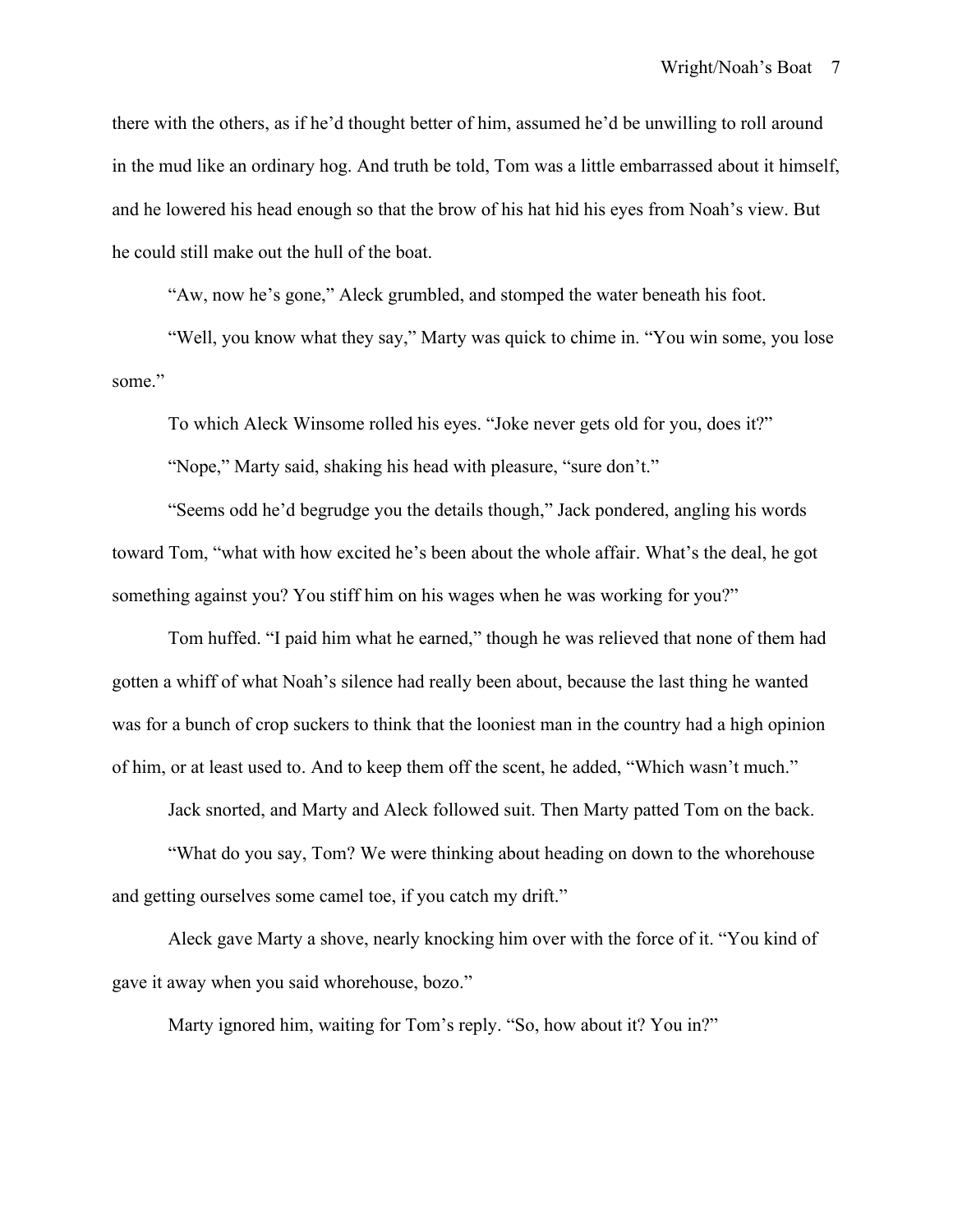"I reckon I'll pass," Tom answered, returning his attention to the boat. "I don't think Marge would like it none, me doing something like that. Not one bit."

"We ain't inviting Marge," Aleck clarified, as if it were needed.

"All the same," Tom said, "I better pass."

"Your loss," Marty said, and together, the three beet farmers went off to get themselves some camel toe.

\* \* \*

Tom stayed put, and continued to gaze at the boat. He just couldn't believe it, how someone as inept as Noah, who just last year had struggled to square a few posts into the ground, could manage to pull off a project of such magnitude. Something had to be amiss, and he began to wonder if what appeared to be astonishing from a distance, and through a shield of pouring rain no less, might, upon closer inspection, turn out to be all sizzle and no steak. Perhaps Noah's boat was just like that cow a Philistine had tried to sell him a few years ago, which at first blush looked to be chock full of warm, sweet milk, but when he got down on his stool and gave the teats a good squeeze, turned out to be as dry as a garden snake. Some things—cows, clothing, and women, to name a few—you just couldn't judge by staring at them: you had to get your hands on them and give them a good once over in order to assess their real worth. Which was why, as the pool around his legs began to leak into his galoshes, he climbed over the fence and sloshed his way down to the boat, with each step sinking deeper and deeper into the water, till by the time he reached the hull he was darn near wading in it. Hanging over the side of the boat was a rope ladder, and with all his strength he yanked himself up to the main deck.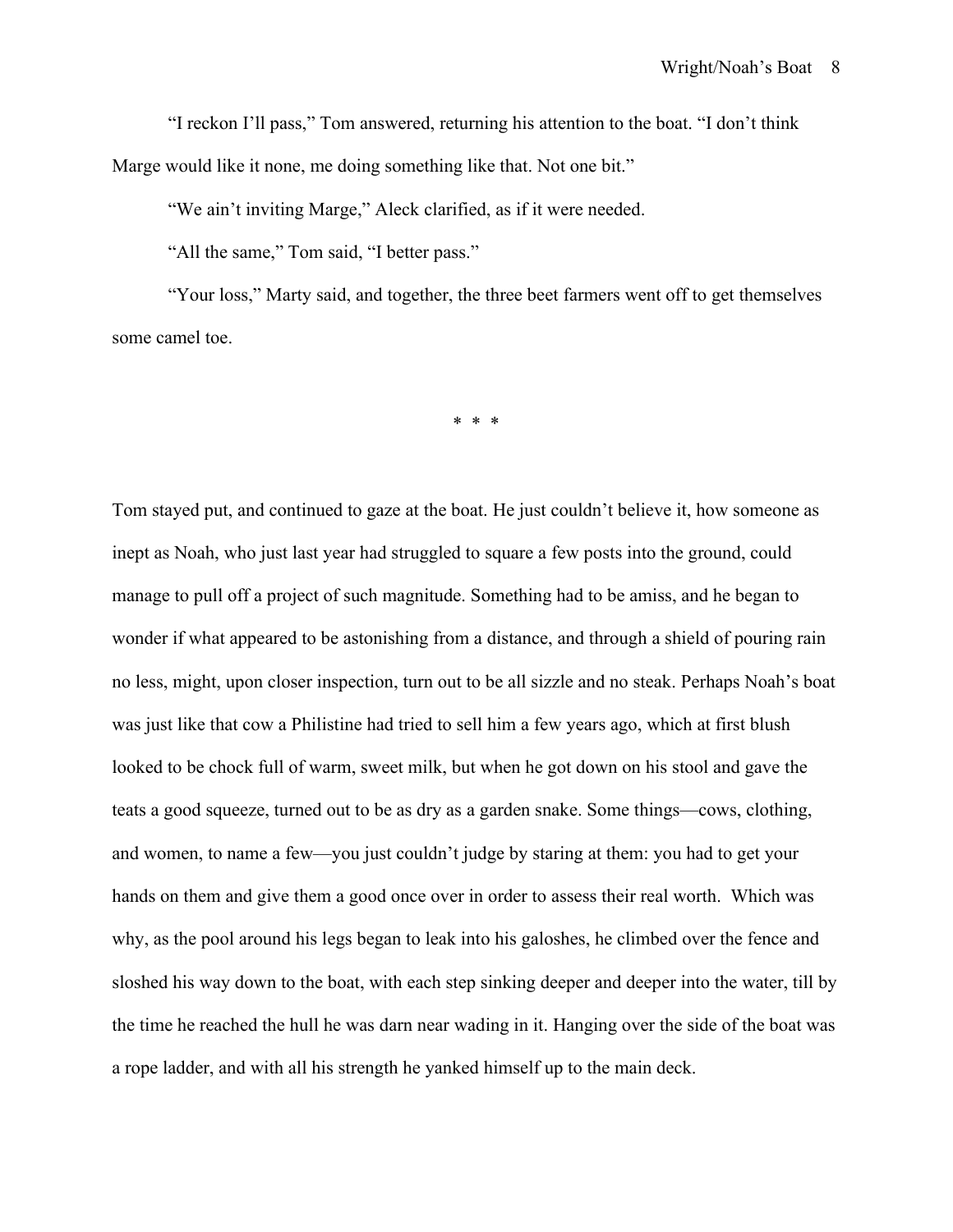Once on solid footing—and it was rather solid, he noted—he searched for proofs of shoddy craftmanship and poor design, the hallmarks of Noah's previous work, but at least out in the open everything looked up to snuff, and so he walked over to the nearest entrance and stepped inside. Just getting out of the rain was a relief, but he didn't allow that to cloud his judgment. Taking his time, he wandered round the bowels of the ship, peering closely at the seams between the planks and every now and then giving the framework a hardy tap with his knuckles, hoping to find some indications that the boat was nothing more than a floating coffin, and that if it ever did set sail, the wood would split apart like so much hay and sentence everyone crazy enough to have come aboard to death by drowning. Instead, he discovered that everything was as sturdy and well-built as a purebred Hereford, and was of a quality that would have made the best carpenters in the land proud to say they'd constructed it themselves. After a while he began to feel foolish, and wondered whether he ought not to leave before someone saw him, but as he was making his way back to the main deck, he heard hammering beneath him, and decided, seeing as he was already here, that he might as well say hello.

Noah and his three boys—Shem, Ham, and the youngest, Japheth—were all on the lowest deck, hard at work. Shem and Ham were on the far end building small, box-sized cages, the kind for keeping rodents and such, while Noah and Japheth were putting together what looked to be a pen for pigs. Because Noah was storing his herd on high ground till the boat was finished, none of the animals were in the room yet, except for a couple of emus milling about in the corner, but with a healthy bowl of seed to nibble on, they were blind to what was going on around them.

Japheth saw Tom first and blushed, perhaps concerned that his appearance might have something to do with Abigail. He set down his ruler and tucked in his shirt—fussed with his hair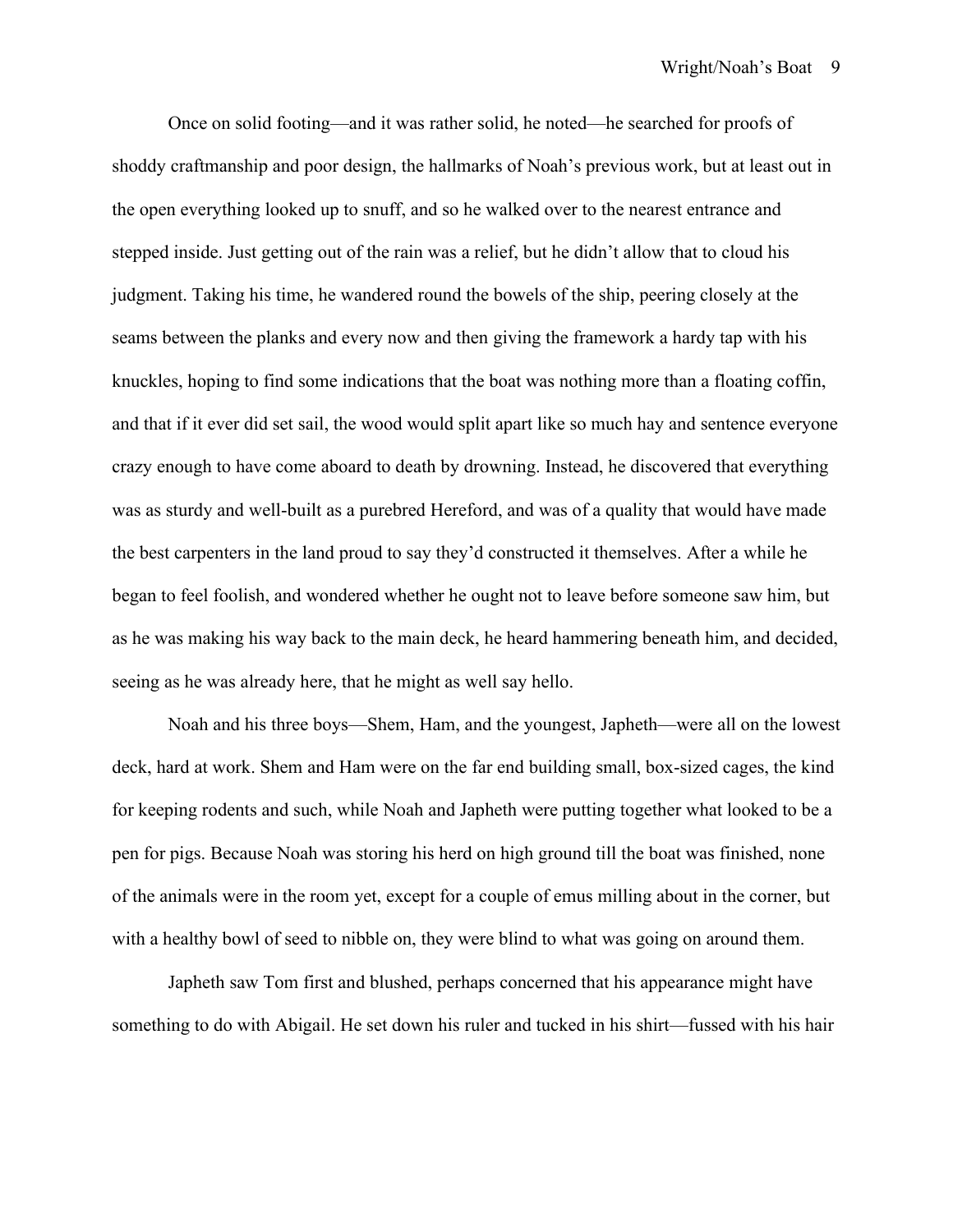a little, too, doing his best to look presentable. "Good morning, sir," he said, his voice a mixture of emotions.

Hearing this, the others stopped what they were doing and stared, and for a second Tom thought he'd made a mistake in coming down here. In the back of his mind he could hear Marge's voice barking at him for being such a fool, telling him to get out of there before he got himself all mixed up in Noah's affairs, but Tom just had to know the truth about what his neighbor was up to, if only so he could sleep soundly at night, confident he hadn't missed out on anything.

"Morning," he said, trying to keep things casual. "That's to say, if it is still morning. Can't hardly tell no more with all of them black clouds hangin' about in the sky."

"It's mighty bleak out there," Noah agreed, brushing sawdust off his robe. He came over and shook Tom's hand, firm and gentle. The disapproving glare from earlier was gone now, and in its place was sheer delight, as if he'd been waiting for this moment all along, for Tom to come and see him personally, instead of hanging around outside with a bunch of hecklers. "Say, boys," he called over his shoulder, "why don't you give us a minute, alright? It's time for a break anyway. Your mother should have a snack prepared for you by now."

"Sure, Pa," Ham said, waving his brothers along, and like the dutiful sons they were, he and Shem headed straight for the exit, while Japheth, a boy of his own will, remained behind.

"How's Abigail doing?" he asked with his head turned down and his posture all bent to the side like a bow. "Been a while since I seen her."

"She's doing fine," Tom answered, rather flatly, not wanting to encourage the poor boy, though in the interest of decency, decided to throw him a bone. "She talks about you once in a while."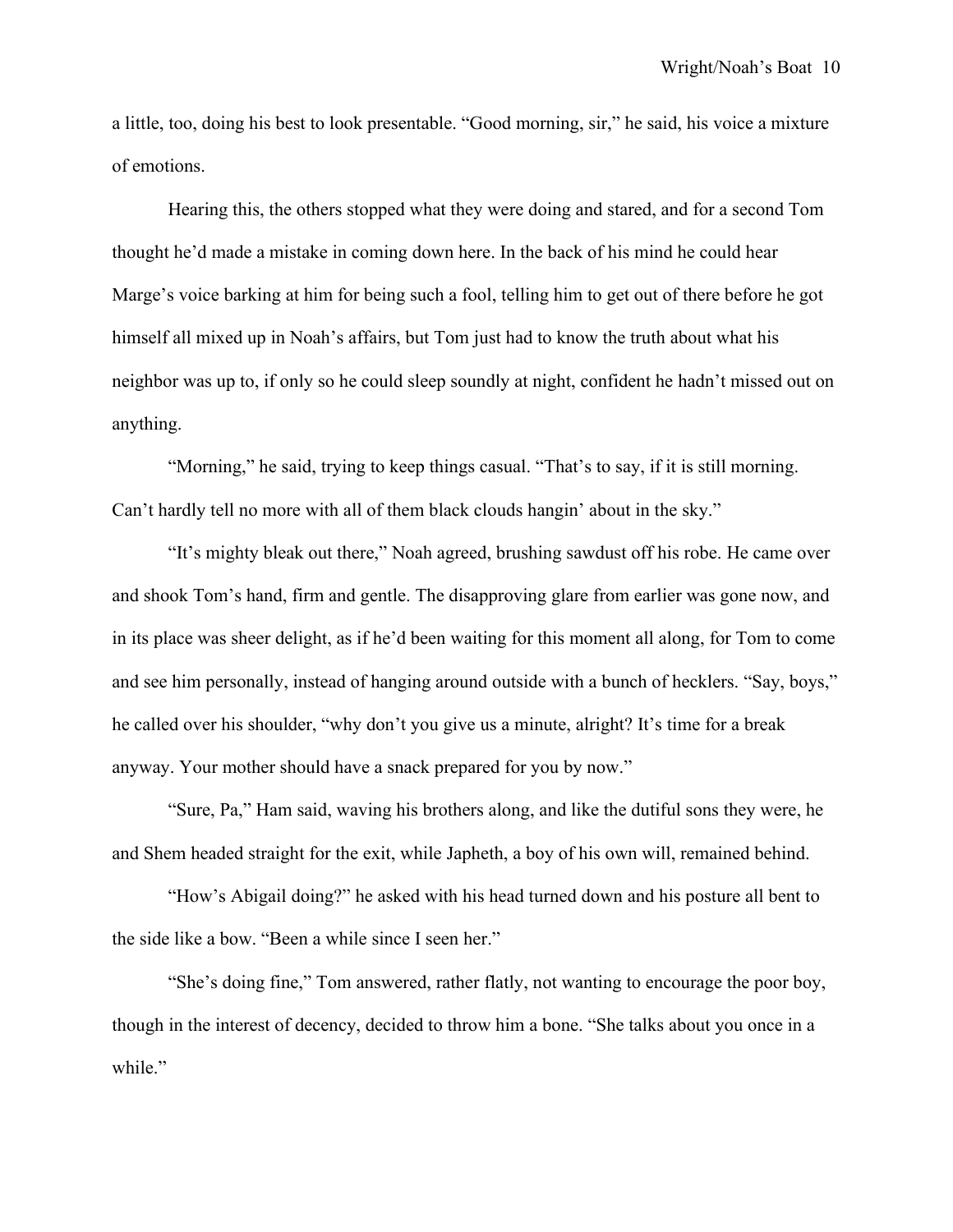At this, Japheth lifted his head, and his face was filled with joy. "She does?"

Tom nodded and nothing more. "Every once in a while."

"Better go on up now, son," Noah urged, directing him to the door. "Might be your last chance for lemon cupcakes before we sail."

"Yes, Pa," the boy replied, and off he went with a new spring in his step.

Once alone, Noah turned to Tom and said, "Gonna be mostly fish and eggs for a while."

Tom shrugged, not knowing what to make of the comment. Noah put out his hand, and the two of them walked over to where Ham and Shem had been working, and took a seat on their stools.

"So, Tom," Noah began cordially, "what can I do you for?"

Tom stiffened a bit at the question. Though he knew more or less what he wanted to ask, he hadn't the foggiest idea of how to go about it, and for several moments he fumbled to find the right words, till at last he decided to just come out with it, in whatever form it took.

"Well, see, it's about what you said the other day, you know, at the community center. About all this rain we been having, and how you're thinking there's more to come."

"I see," Noah replied, nodding along.

"It got me to thinking, see, and since then I haven't hardly been able to think about nothing else. So I thought, maybe if I came to you and got some answers, maybe that would help clear my head up a little."

"Go ahead, Tom. Ask me anything."

Tom hesitated again, but seeing as he'd come this far, there was no sense in turning chicken now. "I guess what I want to know is, is whether it's true, 'specially the part about you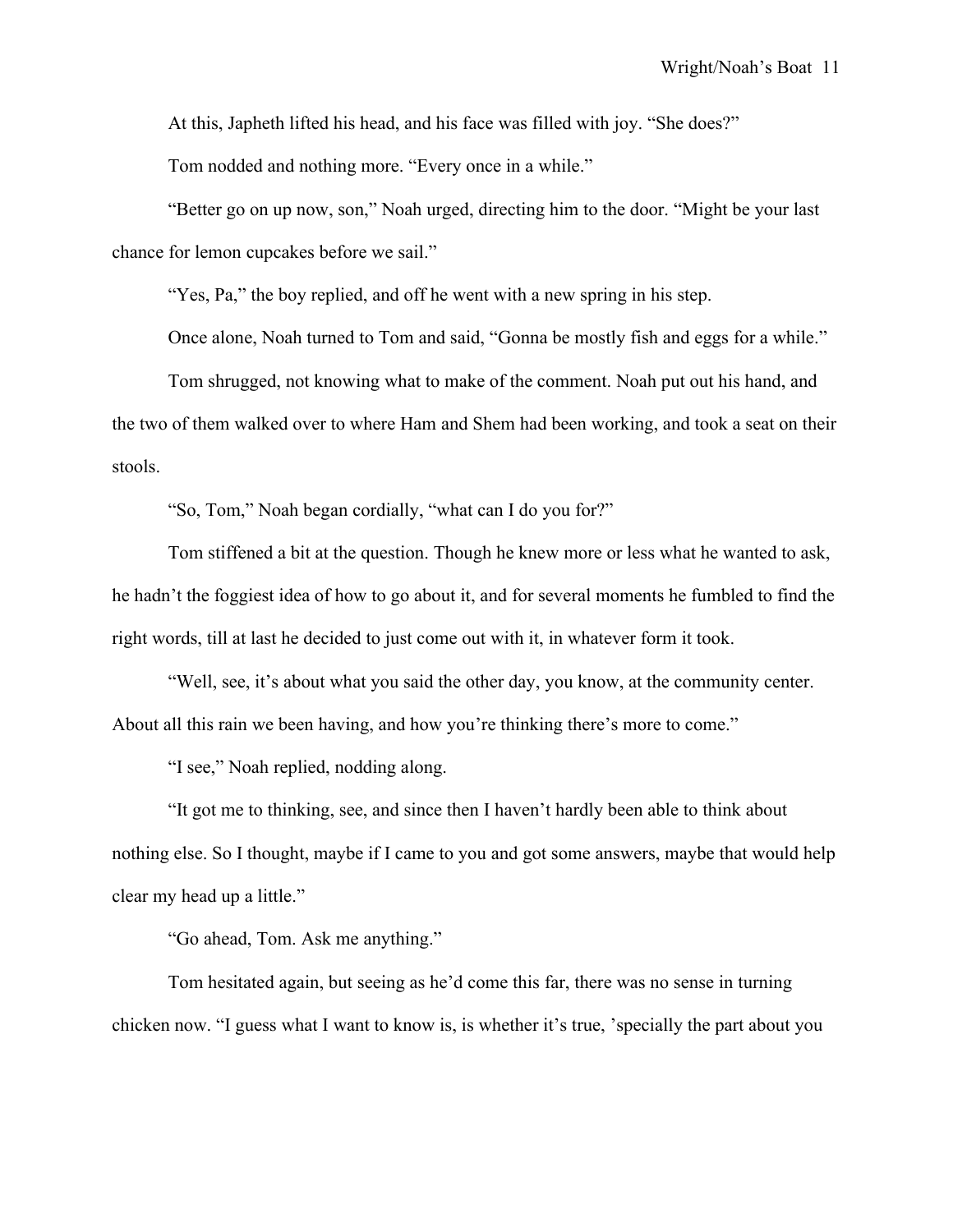speakin' to God. I guess I'm wonderin' if that was true, if you really spoke to Him, or if you were just pulling our legs for not believin' in you."

With a broad smile Noah leaned forward and patted Tom on the knee. "In truth, Tom, He did most the talking. But that's the thing about God. He'll keep silent for millennia at a time, but once He gets Himself going, He's like a, like a…well, He's like a flood," and to ease Tom's mind, he went over the whole shebang again, about how God had come to him with a plan to wipe out all the badness in the world and put in its place nothing but good, and how He'd told him to build a big boat—an ark, He'd called it—to house his family in and to take on a pair of all the animals in the land, and how in the end it was up to him to start the human race over again, making it the way God had intended it from the first—and all the while Tom did his best to follow along, trying to make sense of it, but by the time Noah had finished, he felt more confused than ever.

"I must confess," he said, wringing out his hat, "much as I'd like to, it's just a little too much for a simple dairy farmer to bite off and chew."

Noah nodded weightily, as if he, too, had had trouble believing it in the beginning. But he was past that now, full of faith now, and so he said to Tom, "I've a proposition for you, something you may want to consider."

"Go on," Tom said, figuring it wouldn't hurt to hear it. "I'm listening."

"There's a few families round I've asked to join us on the boat—good people, people you know. What I was thinking was, perhaps you and Marge and your three girls would like to join us on board as well. Rest assured, I'm not asking you to believe in what I told you—not yet anyway. The whole thing'll be like a trial run. You come on board, get yourself settled in, and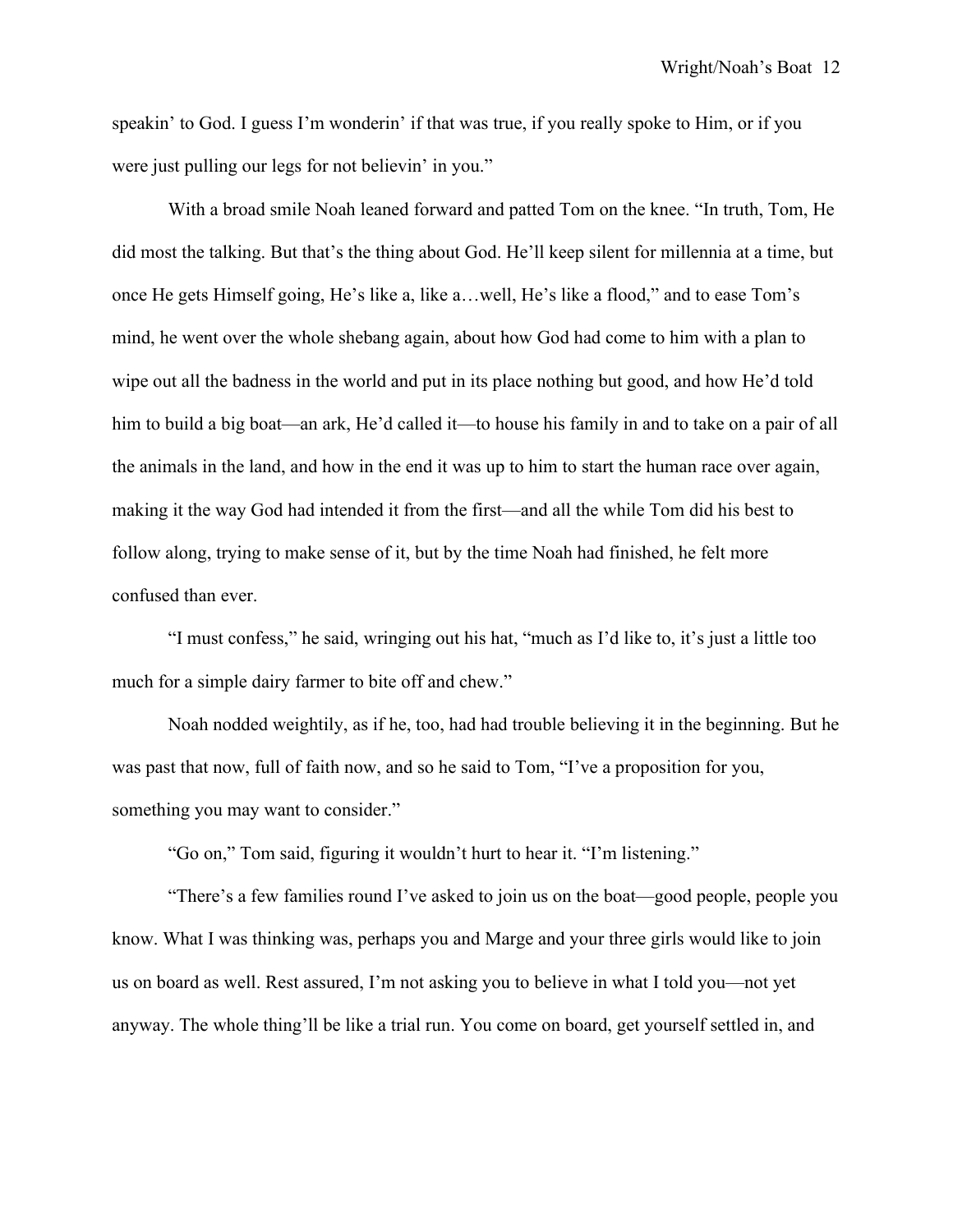then, if after a day or two the rain stops, the clouds clear, and the sun comes out, you're welcome to get back off and no one will be the wiser."

Tom mulled this over a moment. "You're sayin' you'd keep it a secret?"

"We'll sneak you on at night and off the same way, if it comes to that." Noah leaned back, taking in the room. His beard was longer now than the way he normally wore it, and it seemed to add weight to what he was saying. "You've always been a good friend to me, Tom, always giving me milk and cheese when I couldn't afford to pay, and allowing me to work for you when I needed it, too, even though Lord knows I'm not much of a worker. Plus, we're gonna need some entertainment on this boat to keep our minds off of what's going on around us, and rumor has it, your girls put on quite a show." Noah leaned in and lowered his voice. "And speaking father to father, I'm sure my Japheth would feel a whole lot better knowing your Abigail was safe and sound with us."

Tom took in Noah's words and pondered them, doing his best to focus on the details at hand and not the reasons for their necessity, which still made little sense to him. To fill in some of the gaps he asked a few more questions, and once he was satisfied, or at least as satisfied as he was ever going to be, they got up and shook hands together.

"Well," Tom said, "I'll have to run it by Marge, but you sure given me somethin' to think about."

"I wouldn't think about it too long, Tom," Noah warned, and at that very second, just as the words had left his mouth, there was a loud clap of thunder overhead, as if the sky had split in two. Tom shivered, but Noah just chuckled, staring above. "He said you've got three days to make up your mind before it's too late."

"Who said?" Tom asked, looking up.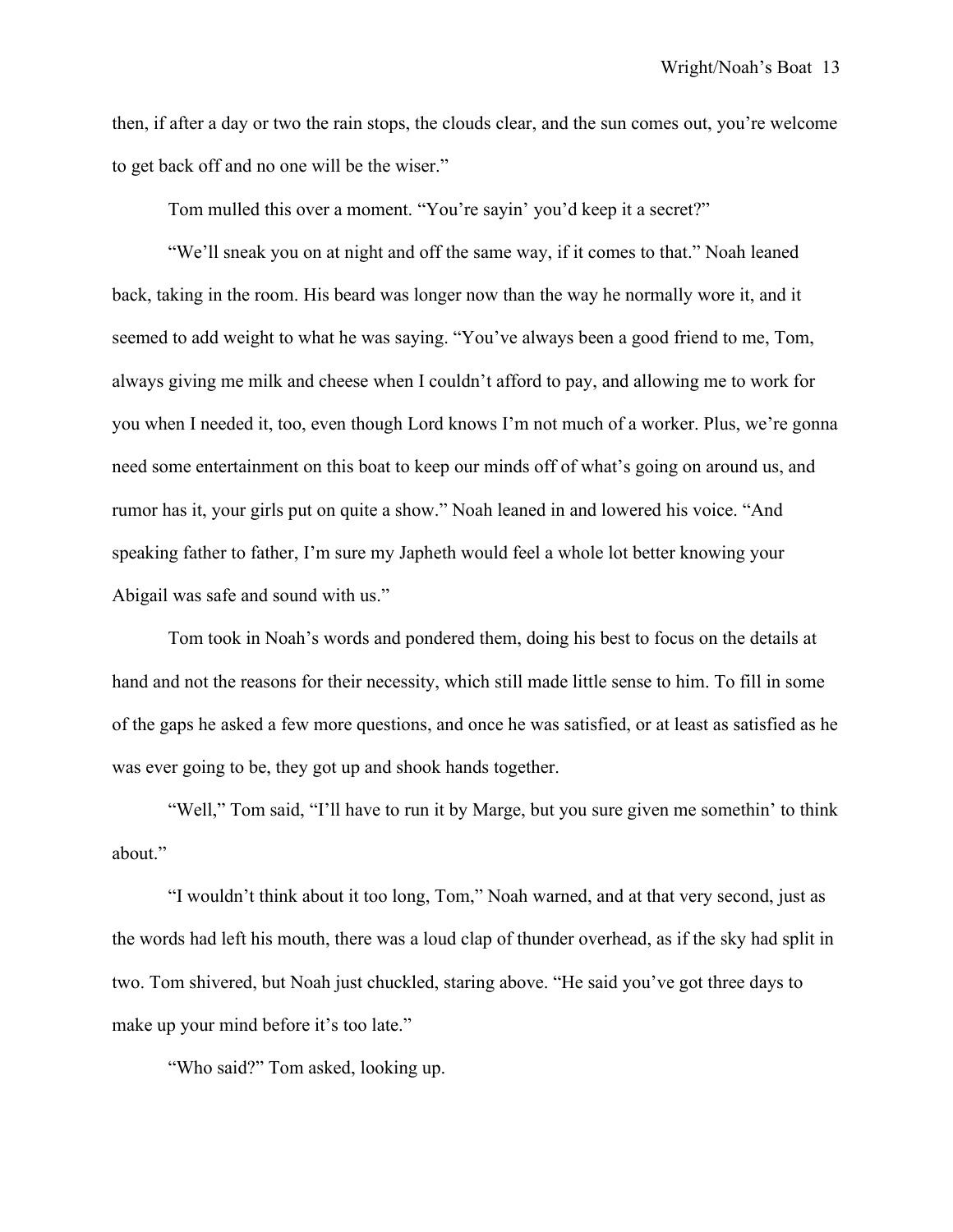"God."

"That was Him? Just now?"

Noah grinned. "I'm just jerking your chain. But in all seriousness, time's a-wasting."

\* \* \*

 "You spoke to him?" Marge asked, shooting up in bed. "Where? Where did you speak to him?"

"On his boat," Tom answered, rubbing his feet, still trying to press the wet out of them.

This time he'd had enough sense to hold his tongue till the usual hour, but even after a couple of rolls in the hay, Marge's contempt for Noah Weinstein was still going strong.

"His boat!" she exclaimed. "You, you went on his boat? Did anyone see you?"

"Calm down, Marge, it ain't like you think. We ain't the only family he's asked to join

him. The O'Leary's, they're coming, too. Mark and Cindy and the whole gang of them."

"Cindy's going?" Marge asked, absorbing the news.

"Sure, and Doug and Carol Walters. And Clyve and Eric."

"Clyve and Eric? What good are they gonna be?"

"Eric's gonna help direct the plays, and Clyve's agreed to design the costumes. It's not gonna be as gloomy as you're picturin' it. Sure, people will be drownin' all around us, but inside we'll be havin' the time of our lives."

"I don't know, hon," Marge said, biting her nails. "If someone from town saw us gettin' on Noah Weinstein's boat, why, I don't think I could ever live it down. I would just die, I'd—"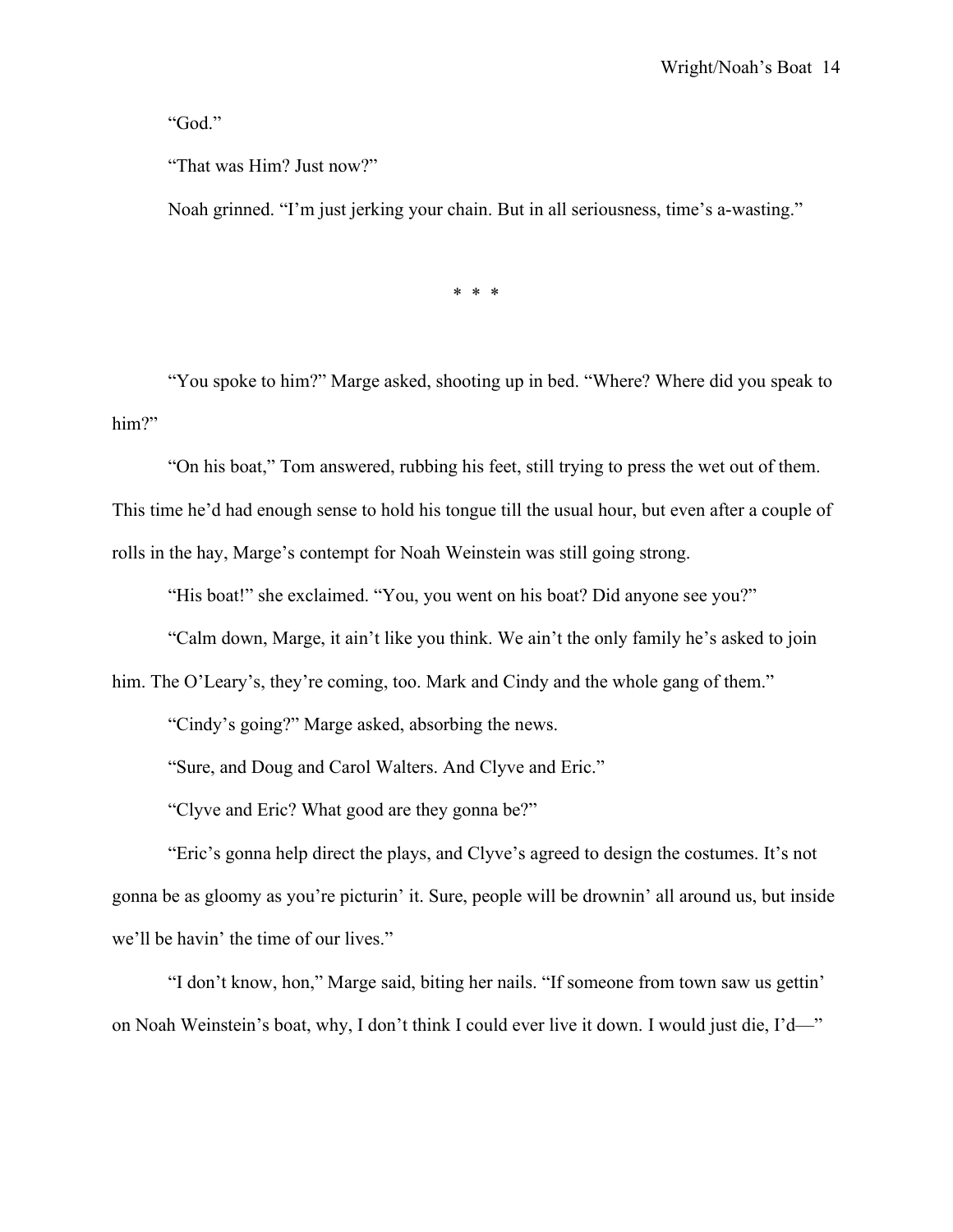"Shh," he said, calming her with his touch. He stroked her hair and cupped her breast, which always seemed to do the trick. Sometimes it paid to be a dairy farmer. "Don't worry yourself about that none. That'll all be taken care of. All we need to do is say yes."

Marge sighed and lowered her head. She seemed to be giving it some real thought, which was all Tom could ask. Whatever they ultimately decided to do, he just wanted to make sure they were on the same page together.

"Is it safe?" she asked after a time. "The boat, I mean. Do you think it'll float?"

"It sure felt solid to me."

"Oh, what do you know about solid? You fondle udders all day."

"But I'm good at it," he reminded her, and he cupped her other breast for good measure. "And if I know how to get liquid out of something," he went on, "it stands to reason I know what's tight enough to keep it out, too."

She laughed at his logic, which wasn't his strongest feature. Nevertheless, she wasn't so stubborn as to be blind to the reality around them, and after taking his hands into her own, encouraging him to continue with what he was doing, she said, "The water's up to the porch already. Another day of this and we'll be flooded out."

"And it'd sure be a lot more embarrassing to drown to death when we've got a better offer on the table. And if it stops raining, and people find out where we've been, we can always tell them Abigail talked us into it."

"People would believe that," Marge conceded. "People will believe anything when love's involved."

Tom leaned over and gave her a kiss. "Sometimes the crazier it sounds the better."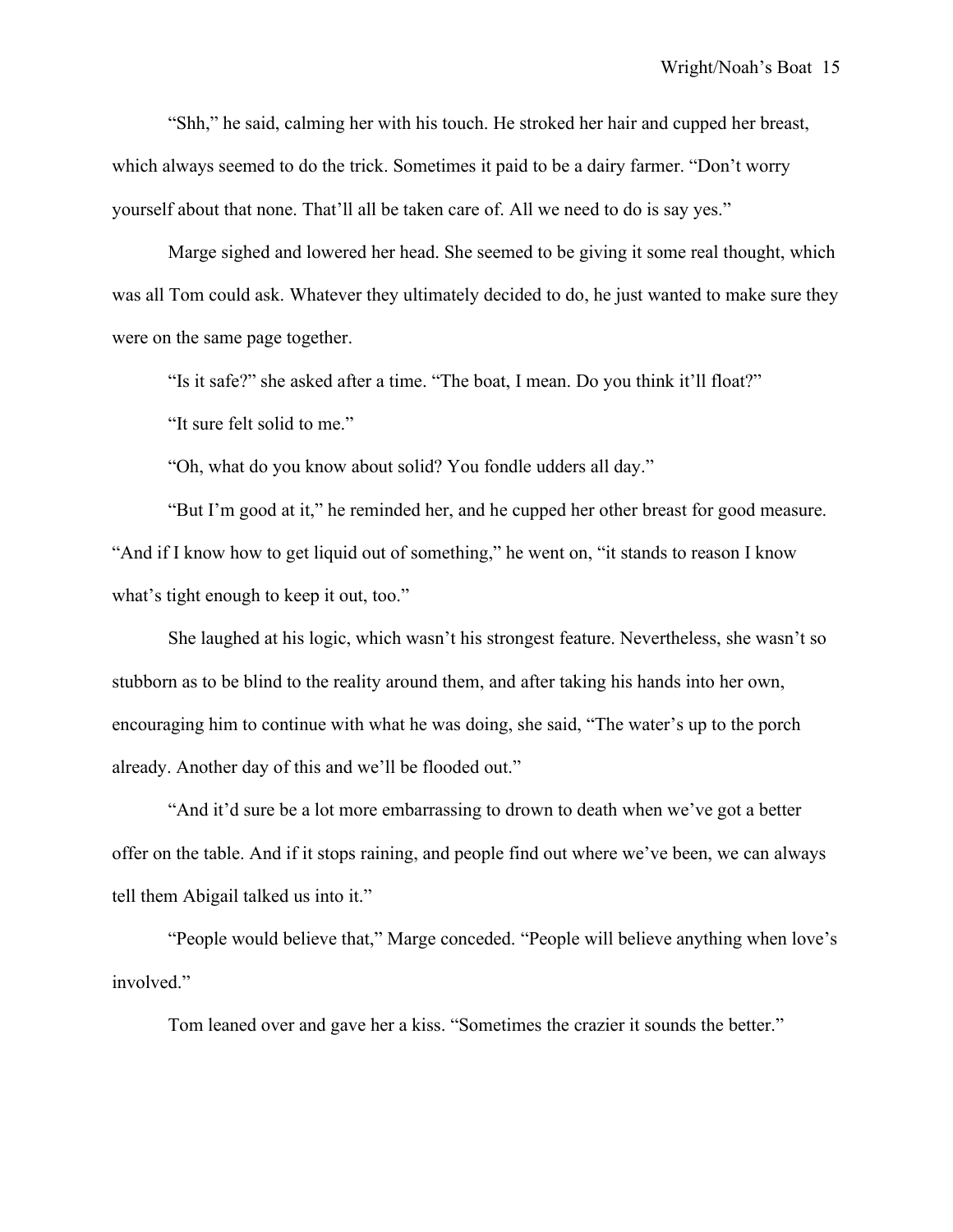\* \* \*

The next morning at breakfast Tom and Marge told their daughters about the plan, and that night, as Noah was loading up the larger beasts into the boat, two by two, the Butters snuck on under a pair of flabbergasted elephants. Three days later the whole country flooded over, and Noah's boat set sail.

In the end, the decision to join Noah proved far better than Tom had ever imagined, for not only had he saved his wife and children from drowning, but as it turned out, there was more than one match to be made between the two families. Once shoved together in close quarters, having to eat and work and play side by side, Japheth and Abigail were not the only two to pair up. Not long after the boat had begun to move, Shem and Gypsy expressed their feelings for each other, and soon after that Ham and Florence made their own intentions known. And so on the first day the sun came out, signaling the end of the rain, the Butters and the Weinsteins all joined together on the main deck and had themselves a triple wedding.

It went well, but during the reception, something peculiar happened. One of the O'Leary children happened to hear an unusual noise over all the celebrating and ran up to Noah to give him the news.

"There's someone down there," the child said.

"Down where?" Noah asked, perhaps thinking that his boat had a stowaway.

"Down *there*," the child repeated, and he pointed toward the edge of the boat.

Amazed that anyone might have survived the storm besides them, Tom and Noah raced to the edge and peered over. And there, in the water, on a rowboat not fit for a stream, they found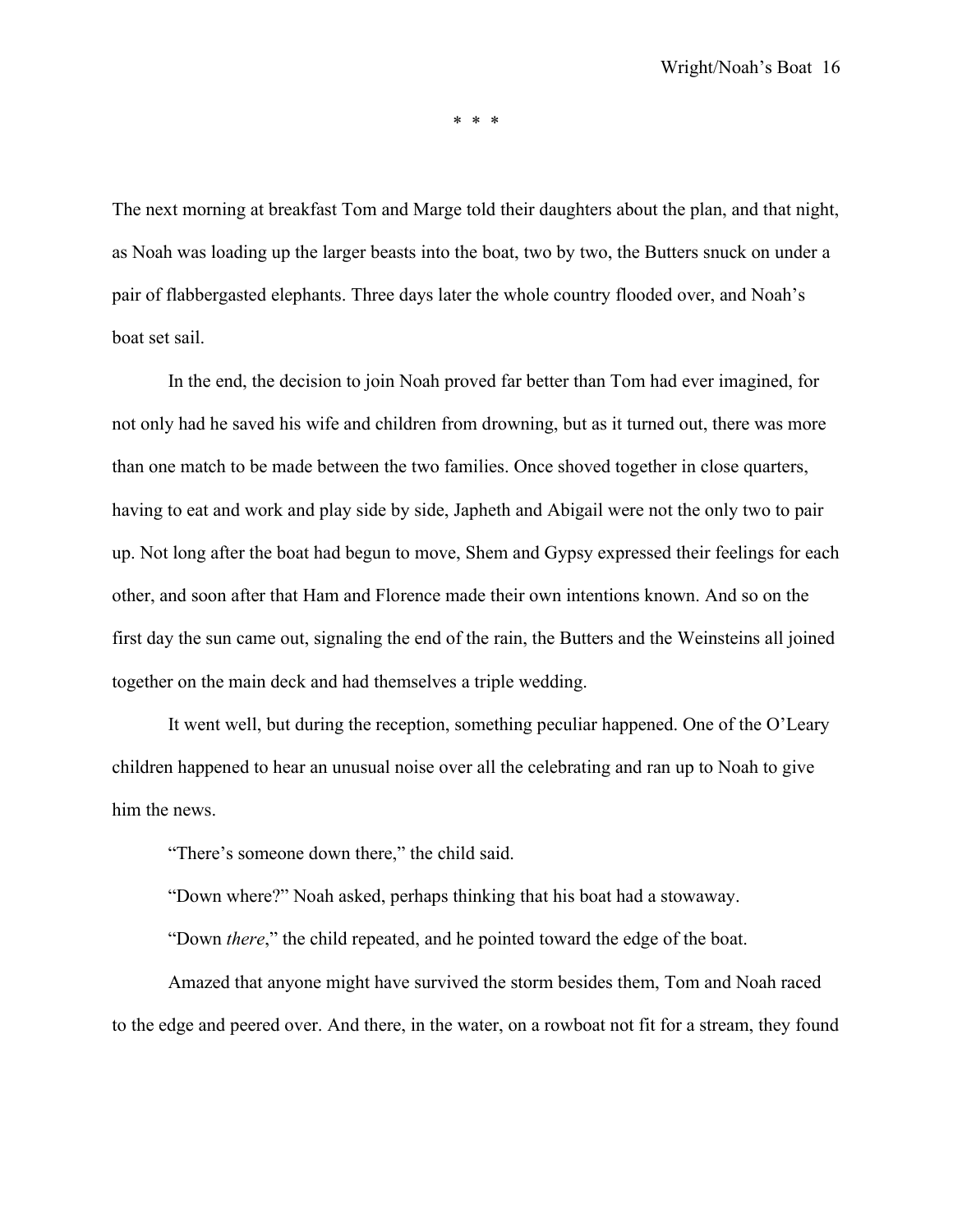Jack Olafson, Marty Plowers, and Aleck Winsome fighting the waves. Marty was rowing, Aleck was dumping out water with a bucket, and Jack had his hands cupped around his mouth.

"Well, Noah," Jack called out, "I sure gotta hand it to you. You were right on this one. We should've listened to you. Speaking of which, I don't suppose you got any room on this here boat of yours for three old beet farmers, do you?"

"Sorry, Jack," Noah replied, pointing skyward, "but I got orders from upstairs not to let anyone else aboard."

"How about some sustenance, then?" Aleck shouted up. "We'll take anything. Scraps if you got 'em."

Noah looked knowingly at Tom. "Sure, I got some scraps," and he sent the O'Leary child inside for a bucket.

When the child came back, he handed the bucket to Tom, who dumped it over the edge with pinpoint accuracy. The scraps fell like stones into the rowboat and knocked holes into the bottom. Aleck did his best to fish out the chunks that hadn't went plumb through.

"Ain't hardly any meat here," he complained, holding up the evidence. "It's all hooves."

Tom grinned and turned to Noah. "Boy, I never thought I'd hear Aleck Winsome complain about camel toe."

The two men laughed and clinked their milk cups together, then they threw their arms around each other's shoulders and walked back to the reception as Jack, Marty, and Aleck sank into the sea, Marty telling his old joke about winning some and losing some one last time before they drowned.

**AUTHOR'S NOTE:** *Contrary to popular opinion, the Bible is chock-full of hilarious stories as long as you're willing to read between the lines. There's the story of Adam and Eve, who*